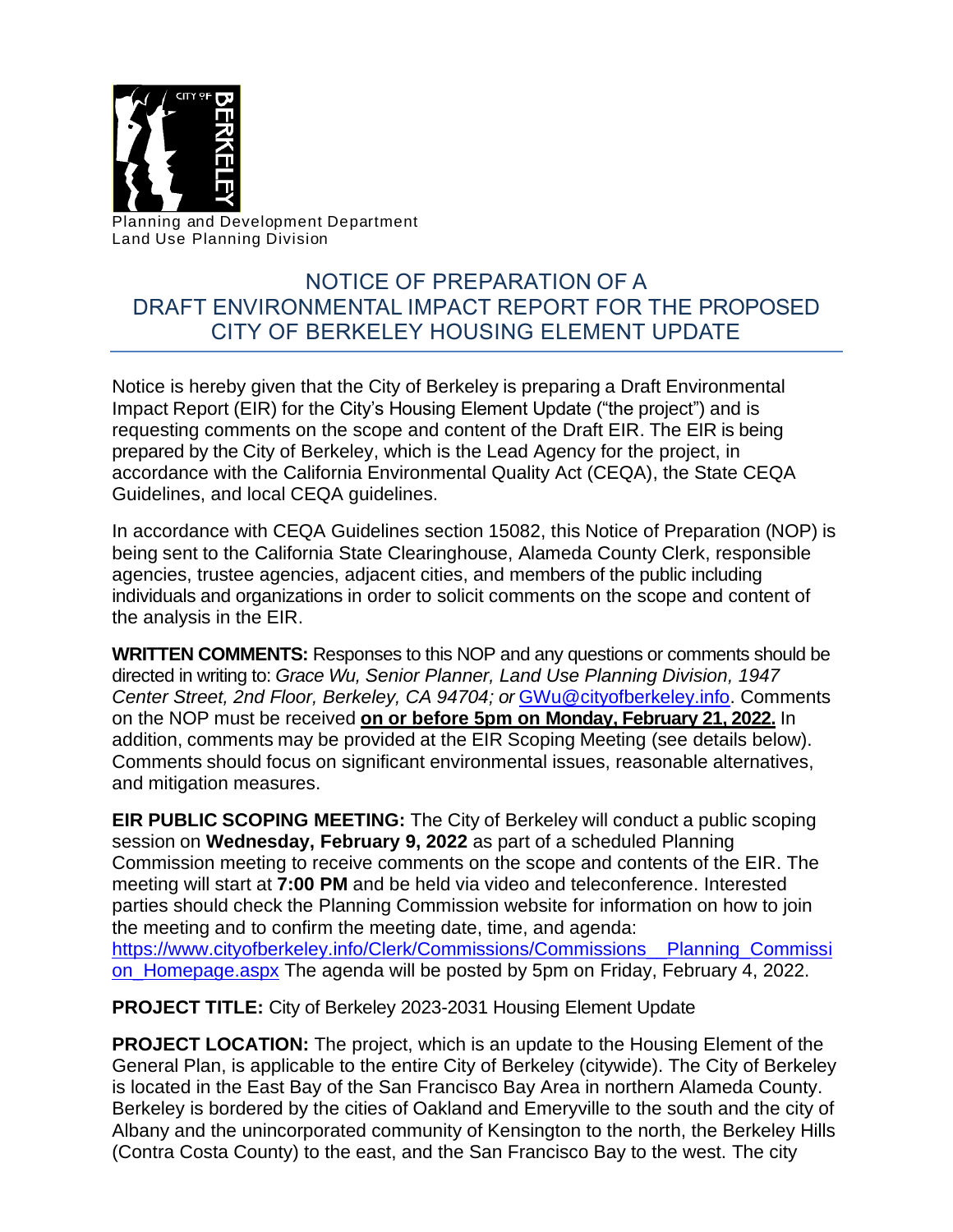encompasses approximately 17.2 square miles (approximately 7.2 of which is underwater in the San Francisco Bay) with a population of approximately 122,580 residents and 51,500 housing units. The city contains a combination of residential, commercial, and industrial development.

Interstate 580/880, San Pablo Avenue (SR-123), Sacramento Street, Martin Luther King Jr. Way, and Shattuck Avenue provide the major north-south routes through the city, as does Bay Area Rapid Transit (BART). Major east-west routes include Marin Avenue, University Avenue, and Ashby Avenue.

The regional setting and existing city limits are depicted on Figure 1.

## **PROJECT SPONSOR:** City of Berkeley

**PROPOSED PROJECT DESCRIPTION and BACKGROUND:** The proposed project consists of a comprehensive update to the Housing Element and related edits to the City's General Plan Land Use Element and Berkeley Municipal Code.

The Housing Element is one of the seven state-mandated elements of the local General Plan and is required to be updated every eight years. The City of Berkeley is preparing the 2023-2031 Housing Element Update to comply with the legal mandate that requires each local government to identify adequate sites for housing to meet the existing and projected housing needs for varying income-levels in the community. It is intended to provide the city with a comprehensive strategy for promoting the production of safe, decent and affordable housing, and affirmatively furthering fair housing during the housing cycle. The Housing Element Update establishes goals, policies, and actions to address the existing and projected housing needs in Berkeley.

The goals, policies, and actions in the Housing Element are required to meet Berkeley's Regional Housing Needs Assessment (RHNA) allocation. Berkeley's latest RHNA allocation calls for 8,934 new housing units, including 3,854 new units for residents in the low- and very low-income categories. The City must demonstrate to the State Department of Housing and Community Development (HCD) that the City's Housing Element has adequate land capacity and implementing policies to accommodate its RHNA allocation. In addition, HCD recommends that cities identify a "buffer" of 15% to 30% above RHNA for lower- and moderate-income categories. Thus, overall, the City's zoning and other land use regulations must accommodate between approximately 9,750 and 10,500 new units.

To identify the housing sites to be included in the Housing Element, the City will identify suitable and available housing sites and their capacity, screen for vacant and underutilized parcels, evaluate and analyze sites, and calculate potential buildout.

In conjunction with the Housing Element Update, the City anticipates amendments to the General Plan including revising the Land Use Element to maintain consistency with the updated Housing Element. The Land Use Element revisions are to ensure consistency among all General Plan Elements upon implementation of the updated Housing Element.

More information about the proposed project can be found on the City's website: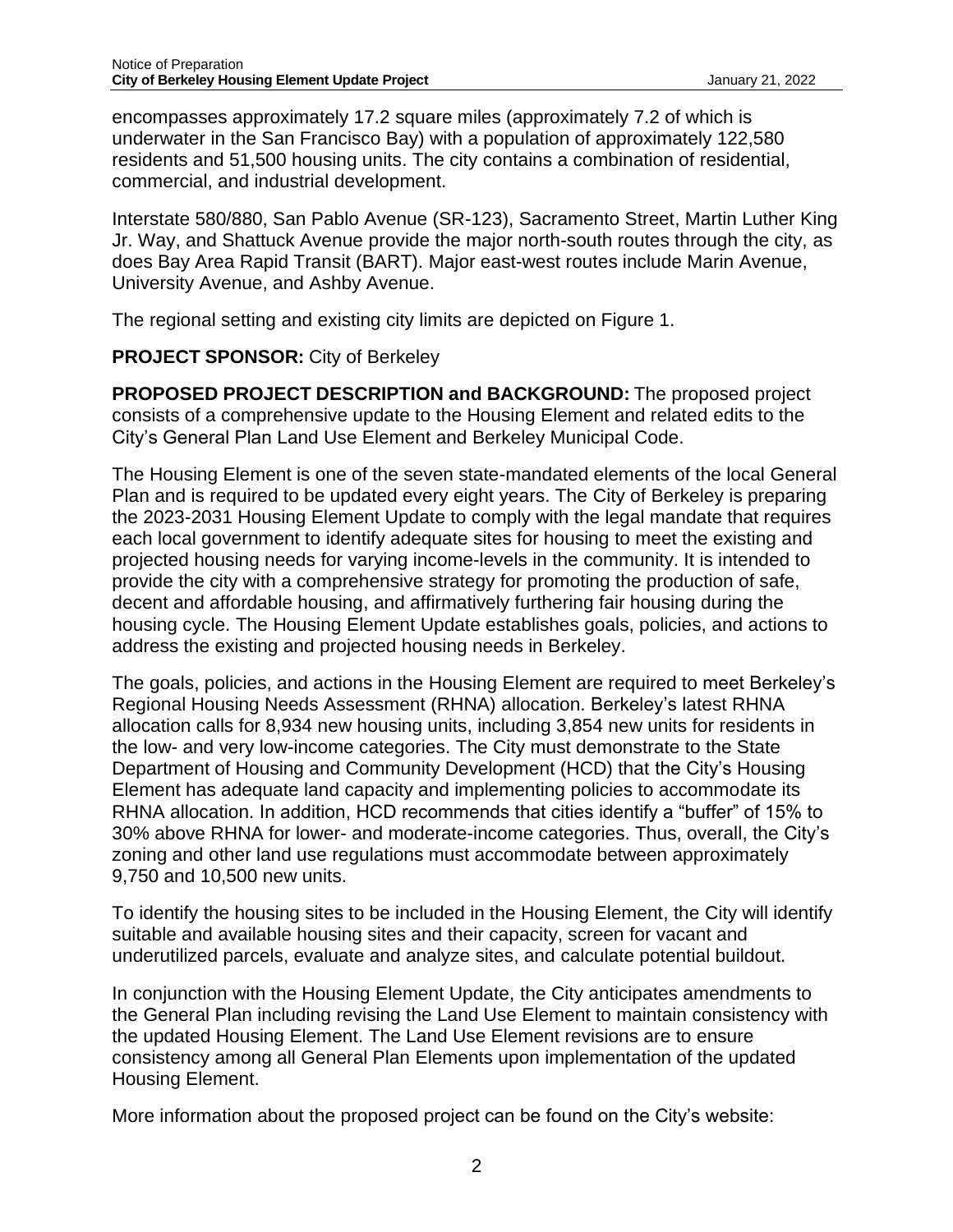<https://www.cityofberkeley.info/housingelement/>

**PROBABLE ENVIRONMENTAL EFFECTS:** Approval of the proposed Housing Element Update would not approve any physical development (e.g., construction of housing or infrastructure). However, the EIR will assume that such actions are reasonably foreseeable future outcomes of the Housing Element Update. As such, the EIR will evaluate the potential physical environmental impacts that could result from future actions for implementing the policies proposed under the Housing Element Update at a programmatic level, in accordance with CEQA Guidelines Section 15168.

The topical areas that will be addressed in the EIR are: Aesthetics, Air Quality, Biological Resources, Cultural Resources, Energy, Geology and Soils, Greenhouse Gas Emissions, Hazards and Hazardous Materials, Hydrology and Water Quality, Noise, Land Use and Planning, Population and Housing, Public Services and Recreation, Transportation, Tribal Cultural Resources, Utilities and Service Systems, and Wildfire.

The Draft EIR will also examine a reasonable range of alternatives to the proposed project, including the CEQA-mandated No Project Alternative and other potential alternatives that may be capable of reducing or avoiding potential environmental effects while meeting most of the basic objectives of the project. In addition, the EIR will address cumulative impacts, growth inducing impacts, and other issues required by CEQA.

Nacel ~

Grace Wu, Senior Planner Date of Distribution: January 21, 2022 Attachments: Figure 1: City of Berkeley Location Map